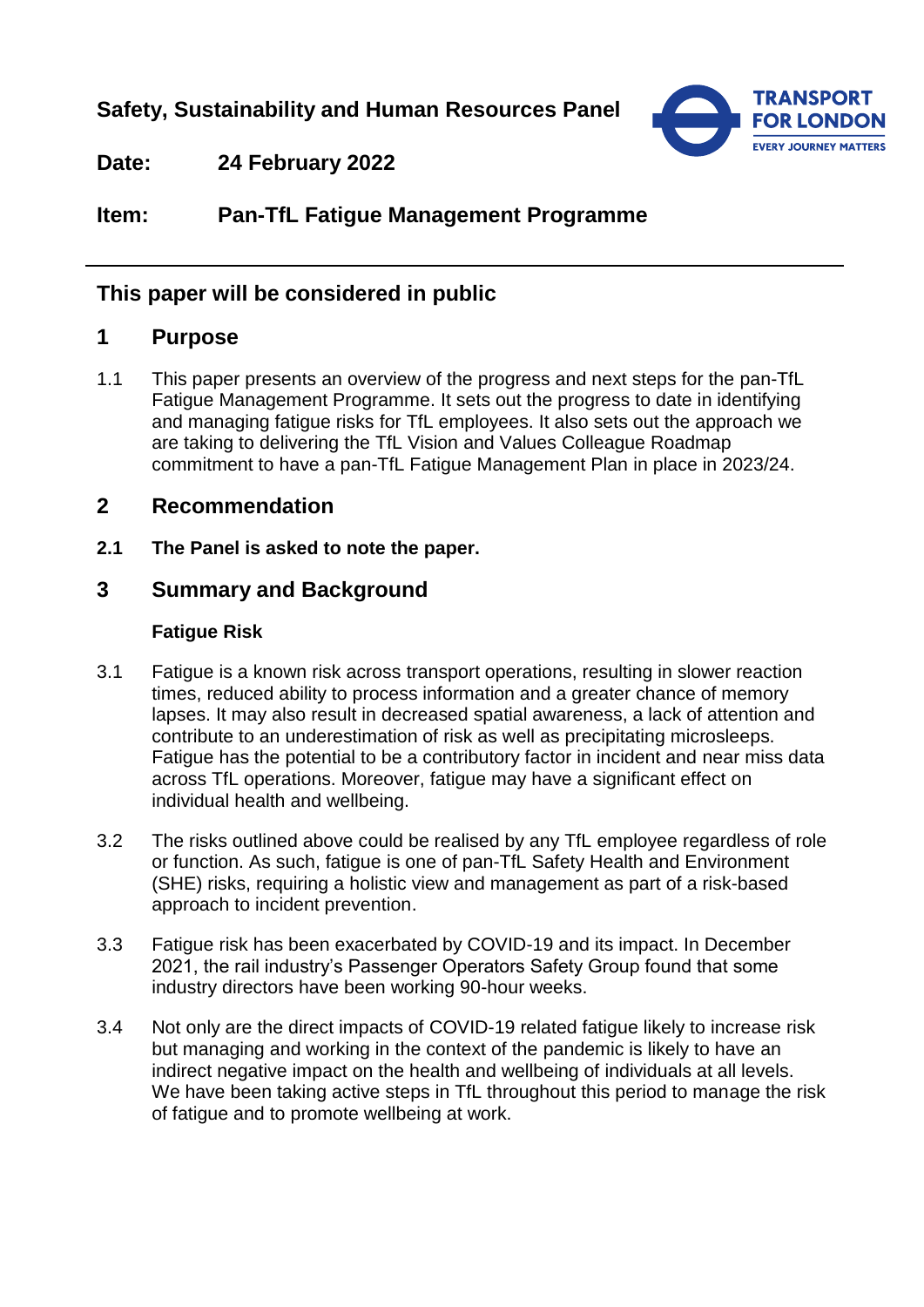### **Pan-TfL Fatigue Management Programme**

- 3.5 In October 2020, the TfL Executive Committee endorsed the approach of a pan-TfL Fatigue Management Programme, with the following objectives:
	- (a) **Increase awareness of fatigue issues** and establish and maintain a holistic, coordinated approach to fatigue management across TfL, aligned with existing systems and processes;
	- (b) **Identify fatigue risk across TfL and priority areas for improvement** and ensure appropriate accountabilities are established across business areas;
	- (c) **Improve overall management of fatigue and wellbeing across TfL** via development and delivery of robust Fatigue Risk Management Systems/Plans, and tools and guidance to support their delivery;
	- (d) **Develop awareness of and embed an open, fair and just culture** around the discussion and management of fatigue, health and wellbeing across TfL aligned to wider SHE Culture programme(s); and
	- (e) **Encourage adoption and development of evidence based best practice** in managing fatigue and wellbeing across all parts of TfL through the trial, development, evaluation and sharing and learning from best practices across TfL and wider industry(ies).
- 3.6 The programme is delivered through three workstreams, structured to provide TfL businesses with the tools needed to identify and manage the risk of fatigue among employees and continually improve.
	- (a) **Workstream 1:** Increasing understanding, awareness & effective management of fatigue risk, through risk and sleep health screening.
	- (b) **Workstream 2:** Developing and implementing effective, evidence-based tools and guidance to support risk management and plans.
	- (c) **Workstream 3:** Widening the adoption of good practice across the organisation.
- 3.7 The Programme structure reflects a unified approach to better understanding and managing fatigue. The pan-TfL programme acts to provide central direction and the overall framework. It brings all our fatigue related knowledge, tools, guidance and other activities together, maximising benefit pan-TfL while allowing individual business areas to tailor approaches to specific operational model.
- 3.8 In 2021 we published our organisational Vision and Values, detailing our ambition to have a Fatigue Management Plan in place pan-TfL in 2023/24. This commitment relates to our employees within the business areas we operate directly.
- 3.9 The fatigue programme workstreams work in a logical and cyclical way. The approach to understand and assess fatigue risk, plan and implement effective evidence-based actions has been developed, tried and tested across 11 different TfL departments covering London Underground, Surface Transport, Major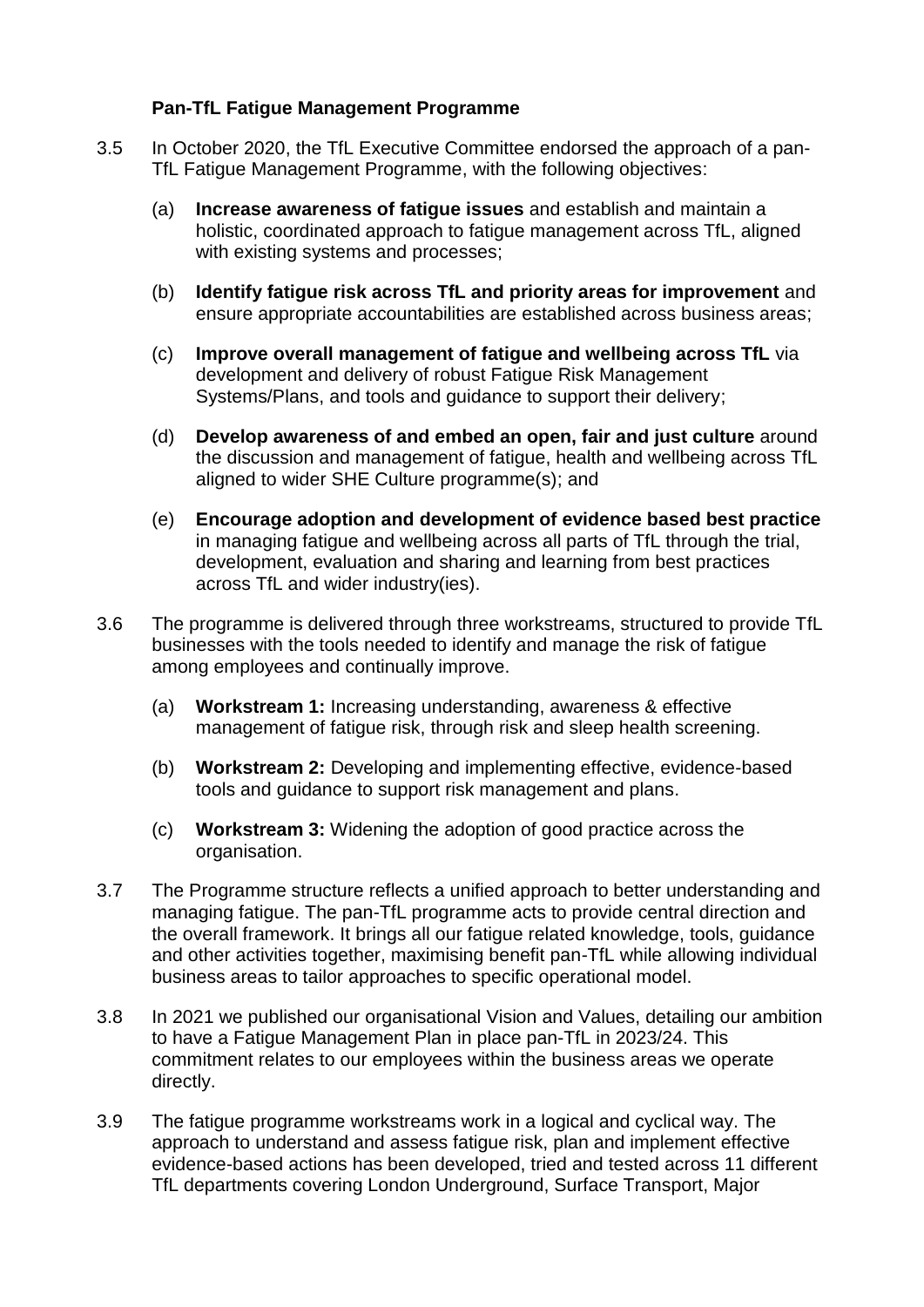Projects Directorate, General Counsel and Professional Services (see Appendix 1 for breakdown). We are now able to progress the next phases:

- (a) Expanding our screening of business areas to ensure we have good coverage and understanding of risk and executive level visibility;
- (b) Embed fatigue improvement actions and activity within business area SHE Improvement Plans and associated documents such as people plans; and
- (c) Consolidate the work into a Fatigue Management Plan pan-TfL, covering direct employees.

### **4 Progress to date**

4.1 Our Fatigue Management approach operates in accordance with the widely recognised 'Plan, Do, Check, Act' principles set out in ISO Management System Standards. Figure 1 illustrates the programme in action.



**Figure 1: 'Plan Do Check Act' Principles applied to TfL Fatigue Programme** 

4.2 Lessons continue to be learned and improvements identified through following this approach, enabling continuous review and improvement. Whilst there is much more to do, significant progress has been made under each of the workstreams since October 2020 and is detailed under each of the workstreams.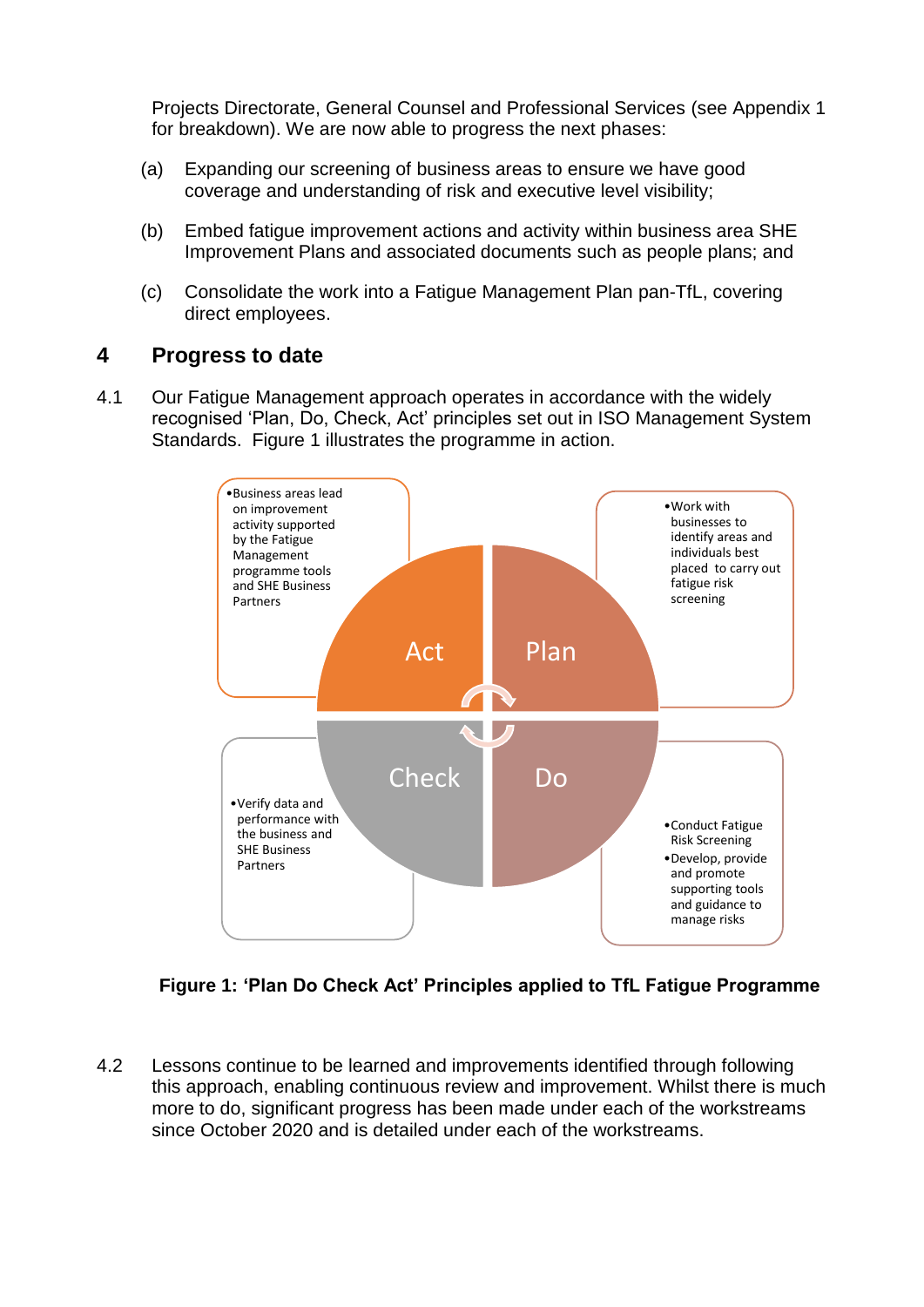#### **Workstream 1: Increasing understanding, awareness, and effective management of fatigue risk**

- 4.3 We have developed a digital Fatigue Risk Screening Questionnaire that can be used by all TfL business areas. Each area is different in terms of its operation and function. Fatigue risk screening underpins the efforts of the whole programme through understanding what the key fatigue risks are in any given business area. The questionnaire uses objective criteria to identify aspects of specific area operations that may contribute to increased risk of fatigue among the workforce, enabling understanding and targeted mitigating actions to be taken.
- 4.4 Eleven business areas covering approximately 2,000 staff have been risk screened and provided with recommendations for further fatigue management. Business areas were included from across London Underground, Surface Transport, Major Projects Directorate, General Counsel and Professional **Services**
- 4.5 In some areas, such as rail, the regulations distinguish between either 'Safety Critical' (e.g. Train Operators) or 'Non-Safety Critical' (e.g. office-based staff). Our risk screening applies to all our direct employees, but results broken down by these categories to support assessment of risk, consequences and priorities as these differ depending on the individual roles of staff.
- 4.6 Objective risk screening is accompanied by provision of a [Sleep Tool Self-](https://tfl.thirdpillarofhealth.com/)[Assessment Survey. This tool enables](https://tfl.thirdpillarofhealth.com/) colleagues to gain insight into how to improve their sleep and screen for impairing sleep disorders, including insomnia, Obstructive Sleep Apnoea (OSA) and Restless Leg Syndrome (RLS). The Sleep Tool Assessment has been recently modified to better understand the impact of fatigue concerns from COVID-19 and/or working from home.
- 4.7 Upon completion of fatigue risk screening and informed by anonymised results from the Sleep Tool Assessment, business areas work with SHE colleagues to review results and identify appropriate mitigating activities, using the tools, guidance and controls developed within Workstream 2. Examples include fatigue awareness training, fatigue reporting forms, roster reviews and on-call and shift swap policies.
- 4.8 We are now concentrating on scaling up the delivery so that fatigue risk management screening process and action planning can be rolled out pan-TfL.

#### **Workstream 2: Development of effective, evidence-based fatigue management tools, controls, and guidance**

- 4.9 Tools, controls, and guidance for managing fatigue have been identified through TfL risk screening, employee engagement and review of industry good practice.
- 4.10 A good understanding of fatigue issues is needed to support an open culture and enable meaningful action to be taken. We are developing a new and refreshed suite of bespoke fatigue awareness content and training aimed at all TfL employees, including managers, senior managers and content for Trade Unions, friends and family. The first new course provides the foundational awareness applicable to all our staff. This is planned to be launched in Spring 2022 to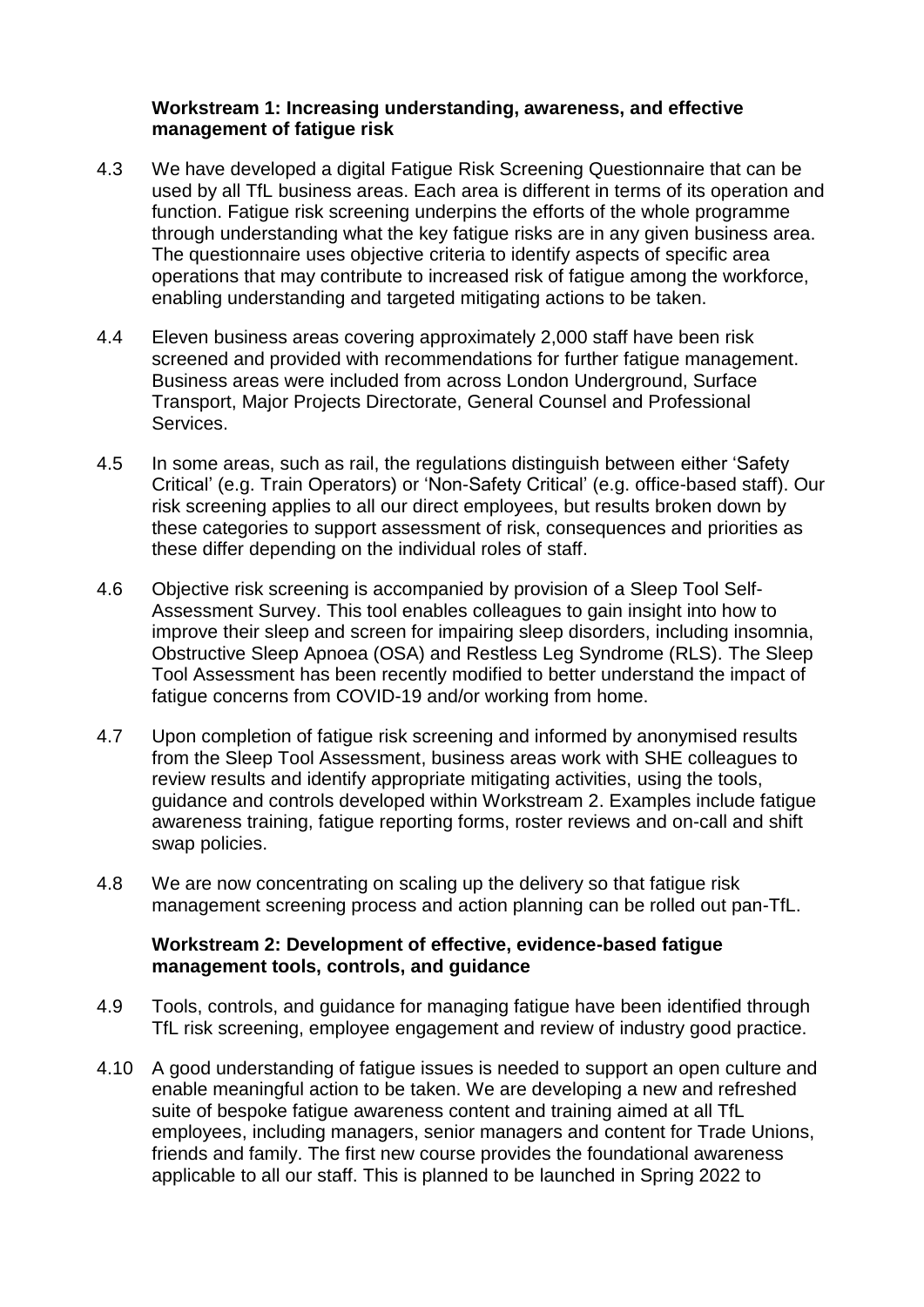coincide with setting of staff objectives and annual improvement planning and tracking.

- 4.11 Supporting information has been brought together and made available to all staff in one place via the [pan-TfL Fatigue Management internal SharePoint site.](https://transportforlondon.sharepoint.com/sites/hse/SitePages/Fatigue-Management-Programme.aspx) As well as links to training, the site includes TfL and wider industry resources covering sleep and general health, scheduling, shift work, driver fatigue tool kits, process for reporting and managing fatigue at work and links to information on innovative trials or opportunities to participate in research initiatives.
- 4.12 As business areas act or develop tools to meet needs of specific roles in their areas and respond to departmental risk screening results, they are added to the dedicated fatigue site. Examples includes Fatigue Reporting Forms and processes and on-call policies. This approach enables greater transparency of the issues, collaboration, sharing of good practice and lessons learned.
- 4.13 Specific support is provided to individuals who complete the Sleep Assessment Tool by our Occupational Health and Wellbeing department and Employee Assistance Programmes.
- 4.14 The programme is actively encouraging, supporting, and understanding forward thinking research technology trials and innovation. This is a vital part of ensuring we are aware of emerging best practice and further opportunities to introduce fatigue mitigation measures. We take part in and review trials of innovative fatigue, health or wellbeing related research and equipment.
- 4.14 In May 2019, Loughborough University and the Swedish Road Safety Institute published a report into bus driver fatigue. This research was commissioned by TfL to understand fatigue risk among bus drivers. This project sought to understand the extent and nature of fatigue, the contributing factors, and what solutions could be implemented. The research provided recommendations for potential solutions and areas for further focus.
- 4.16 We have since developed Fatigue Awareness Training for Bus Operators; this has been rolled out to around 1,800 individuals across all ten bus operators. This training is to upskill first line managers/supervisors to enable them to have open and honest discussions around fatigue with their staff.
- 4.17 Subject to funding, we intend to fit around 450 buses with fatigue detection technology across all ten bus operators this calendar year. The aim being to assist bus operators developing practices and a more supportive culture in which bus drivers would feel confident in reporting when they are not fit to drive. Should the funding be released, the trial will operate for up to 18 months with a full evaluation undertaken and results shared when available.
- 4.18 Each bus operator has developed a Fatigue Risk Management System (FRMS) and Plan, following good practice, adapted for bus operations. The plans detail how each operator will manage fatigue, using tools including training, roster assessment, best practice in investigation and innovative technologies.
- 4.19 We continue to participate in development of fatigue research and innovation. Working with Surrey University and bus operators, we are conducting research into how biomathematical models can be used to predict the likelihood of an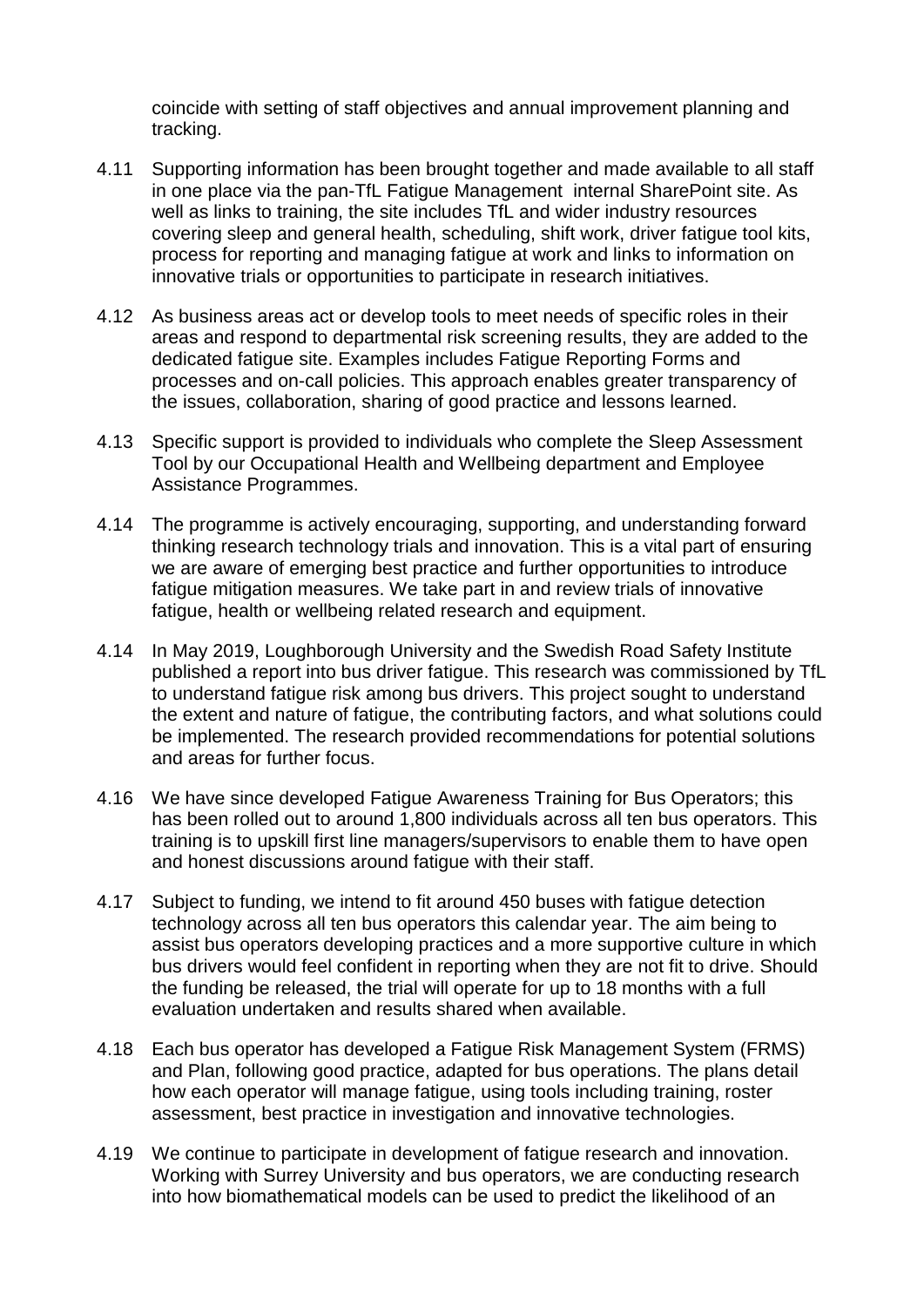individual feeling fatigued during their time at work. The aim of this research is to inform improvements of rostering practices used by bus operators.

- 4.20 London Trams Maintenance is also active in progressing innovation and are procuring a trial of a Dynamic Risk Assessment Tool. This will allow managers to assess the actual impacts of working hours on individual's fatigue risk levels.
- 4.21 We are also participating in a research trial with Cambridge Brain Sciences to better understand the impact of different shift lengths on an individuals' cognitive performance. Three short cognitive assessments are undertaken at the beginning and end of their working day to assess changes in cognitive ability. Understanding these impacts will support identification of evidence and sciencebased mitigations and future evaluation of such measures.
- 4.22 The approach to the pan-TfL Fatigue Management Programme, enables information and learning from all activity to be shared across the business.
- 4.23 We have come a long way in terms of providing mitigations, but still have work to do in adapting fatigue tools, controls, and guidance so as to be suitable and applicable for our variable operations, and in identifying and embedding further good practice.

#### **Workstream 3: Encouraging continued adoption of best practice engagement**

- 4.24 The programme is supported by a communications strategy, using internal channels to continually engage colleagues and reinforce messages, leading to more open dialogue on the issue.
- 4.25 Individuals are coming forward with personal stories in raising awareness. A recent [colleague blog](https://transportforlondon.sharepoint.com/sites/blogs/SitePages/Chronic-fatigue.aspx) on living with Fibromyalgia-related fatigue achieved 762 views. A further colleague blog will detail how completing the [Sleep Tool Self-](https://tfl.thirdpillarofhealth.com/)[Assessment Survey](https://tfl.thirdpillarofhealth.com/) led to his diagnosis of Obstructive Sleep Apnoea and the 'life changing' support he received as a result.

# **5 Developing a pan-TfL Fatigue Management Plan**

- 5.1 Given the progress, tested approach and understanding from our learning, we are now able to expand the programme to meet our Vision and Values colleague roadmap milestone of delivering a Fatigue Management Plan pan-TfL in 2023/24.
- 5.2 The challenge is to develop an approach to Fatigue Management that applies to all of TfL at the same time as enabling specific adaptation and application for specific areas and their specific fatigue risks and needs
- 5.3 Some areas of TfL are subject to specific regulations or standards relating to fatigue management. The Health and Safety at Work etc Act 1974 applies to all of our employees. For some modes, such as rail and river, there may be specific regulatory requirements that apply to their operations. The Health and Safety Executive (HSE), Office of Rail and Road (ORR), Maritime and Coastguard Agency are responsible for enforcement, issuing guidance, standards and codes of practice.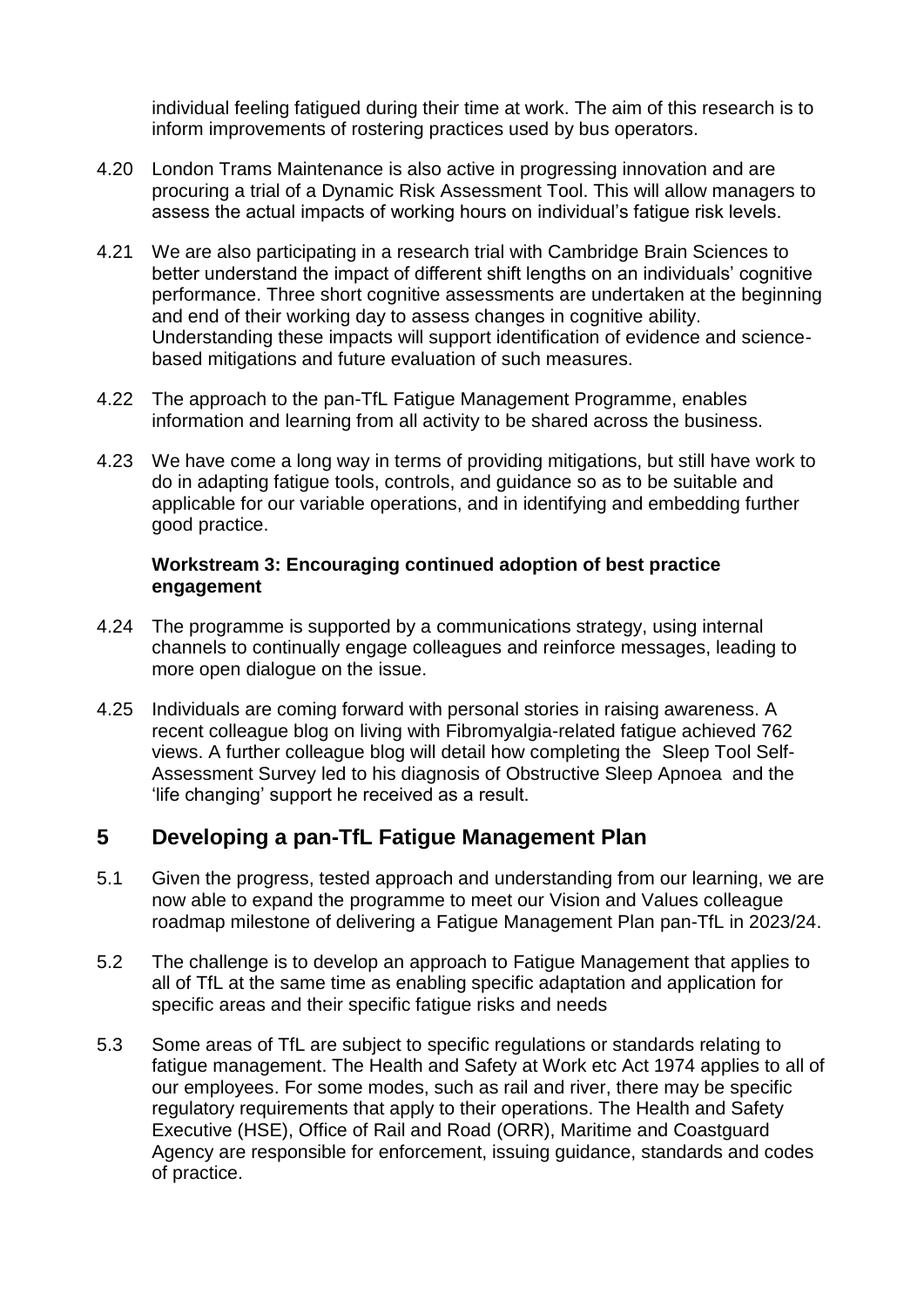- 5.4 Furthermore, beyond any minimum regulatory requirements, several guidance frameworks detailing good practice or in fatigue management exist, developed by industry bodies and organisations such as the HSE and ORR.
- 5.5 Our proposed approach aims to ensure that all our business areas know about and meet the desired minimum standard for fatigue risk management, while also identifying, enabling, and encouraging opportunities for continued progression and maturity in fatigue risk management.
- 5.6 The model is set out in Figure 2. Applicable regulations, codes of practice, standards and guidance relating to fatigue will be captured and provided in a central Fatigue Risk Management System Framework. Business areas will be able to review the system and requirements applicable to them to develop a tailored Fatigue Management Plan for their areas.



### **Figure 2: Proposed TfL Fatigue Risk Management System Framework**

- 5.7 The Framework will identify 'what good looks like' and is proposed to include progressive requirements in terms of fatigue management including what:
	- (a) **Must** be done (based on legal and regulatory requirements);
	- (b) **Should** be done (existing good practice, based on known standards, guidance); and
	- (c) **Could** be done (emerging best practice, trials and innovation).
- 5.8 At the very minimum, all business areas must meet the regulatory requirements for fatigue management. Setting out good practice 'Shoulds' and the options for